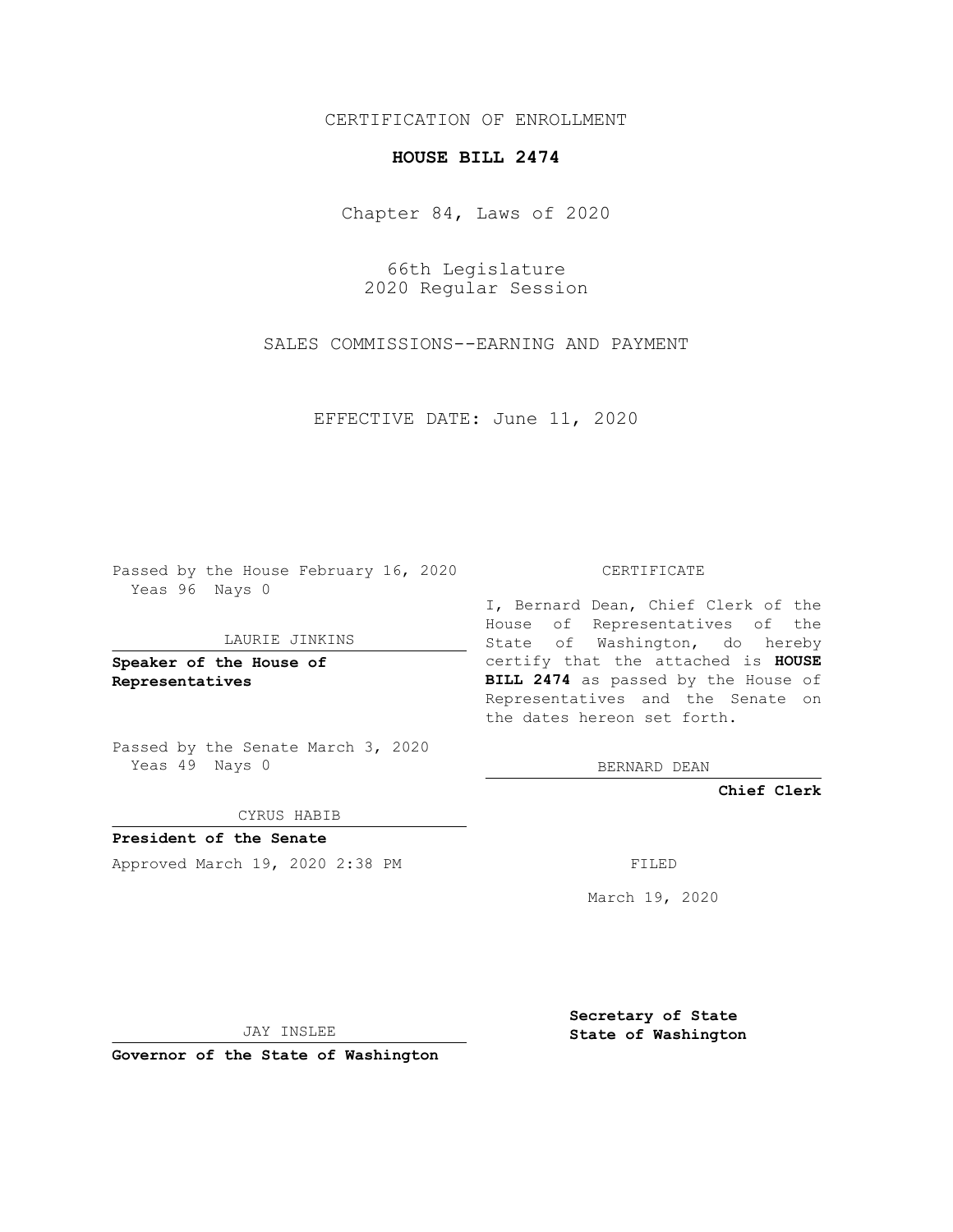## **HOUSE BILL 2474**

Passed Legislature - 2020 Regular Session

**State of Washington 66th Legislature 2020 Regular Session**

**By** Representative Sells

Read first time 01/15/20. Referred to Committee on Labor & Workplace Standards.

1 AN ACT Relating to sales commissions; and amending RCW 49.48.150, 2 49.48.160, and 49.48.010.

3 BE IT ENACTED BY THE LEGISLATURE OF THE STATE OF WASHINGTON:

4 **Sec. 1.** RCW 49.48.150 and 2010 c 8 s 12052 are each amended to 5 read as follows:

6 Unless the context clearly requires otherwise, the definitions in 7 this section apply throughout RCW 49.48.160 through 49.48.190.

 (1) "Commission" means compensation paid a sales representative by a principal in an amount based on a percentage of the dollar amount of certain orders for or sales of the principal's product. Commission includes bonus payments under an incentive compensation 12 plan or other agreement between a principal and sales representative.

13 (2) "Principal" means a person, whether or not the person has a 14 permanent or fixed place of business in this state, who:

15 (a) Manufactures, produces, imports, or distributes a product for 16 sale to customers who purchase the product for resale;

17 (b) Uses a sales representative to solicit orders for the 18 product; and

19 (c) Compensates the sales representative in whole or in part by 20 commission.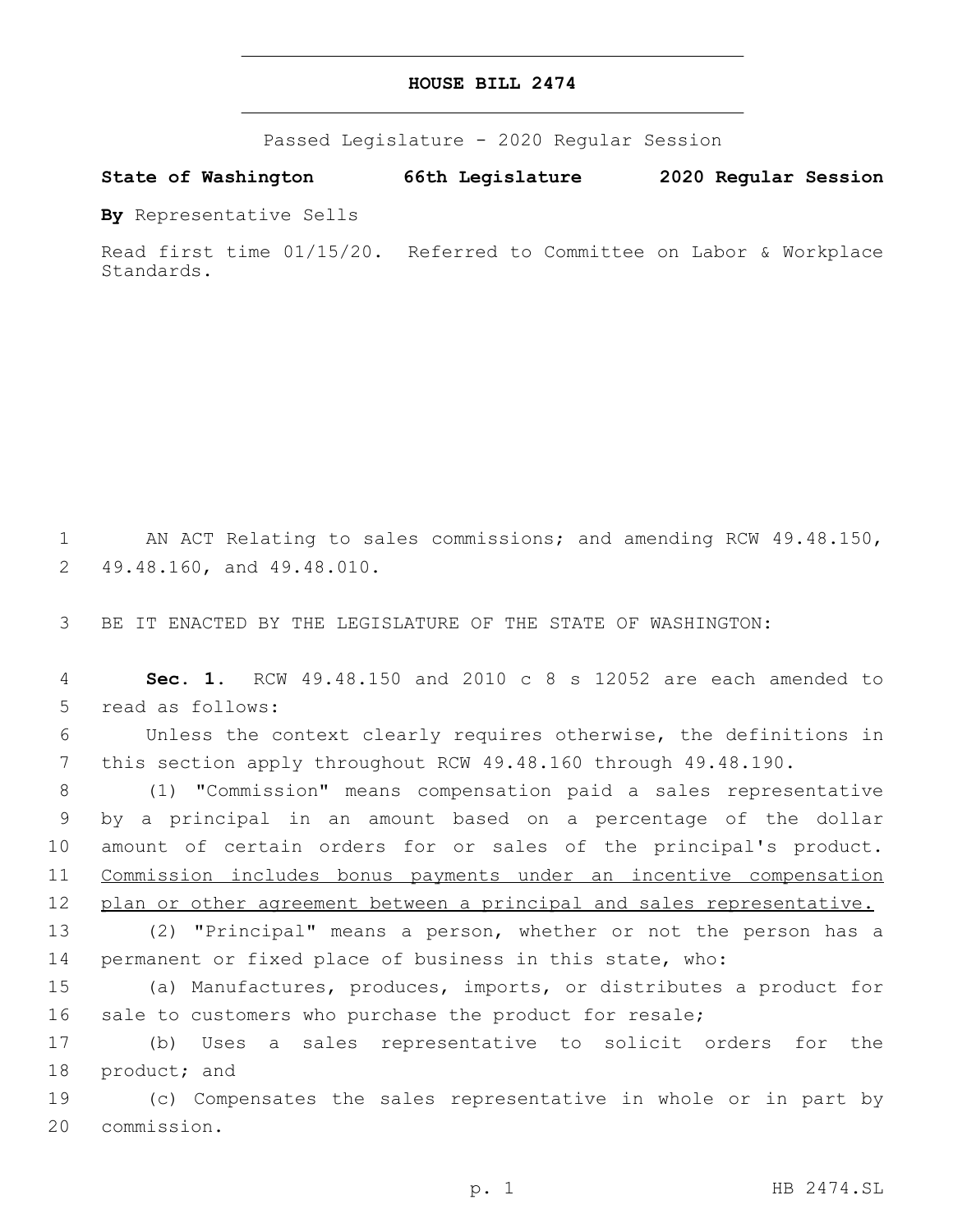(3) "Sales representative" means a person who solicits, on behalf of a principal, orders for the purchase at wholesale of the principal's product, but does not include a person who places orders for his or her own account for resale, or purchases for his or her own account for resale, or sells or takes orders for the direct sale of products to the ultimate consumer.6

 **Sec. 2.** RCW 49.48.160 and 1992 c 177 s 2 are each amended to 8 read as follows:

 (1) A contract between a principal and a sales representative under which the sales representative is to solicit wholesale orders within this state must be in writing and must set forth the method by which the sales representative's commission is to be computed and paid. The principal shall provide the sales representative with a copy of the contract. A provision in the contract establishing venue for an action arising under the contract in a state other than this 16 state<sub>L</sub> or establishing conditions for payment of a commission 17 contrary to the provisions of this section, is void.

 (2) When no written contract has been entered into, any agreement between a sales representative and a principal is deemed to incorporate the provisions of RCW 49.48.150 through 49.48.190.

21 (3)(a) During the course of the contract, a sales representative shall be paid the earned commission and all other moneys earned or payable in accordance with the agreed terms of the contract, but no later than thirty days after receipt of payment by the principal for products or goods sold on behalf of the principal by the sales 26 representative.

27 (b) Upon termination of a contract, whether or not the agreement is in writing, all earned commissions due to the sales representative shall be paid within thirty days after receipt of payment by the principal for products or goods sold on behalf of the principal by the sales representative, including earned commissions not due when 32 the contract is terminated.

 (c) Where a sales representative's efforts prior to termination 34 of a contract results in a sale, regardless of when the sale occurs, the termination may not affect whether a commission is considered earned.

 (4) Failure to pay an earned commission is a wage payment violation under RCW 49.52.050.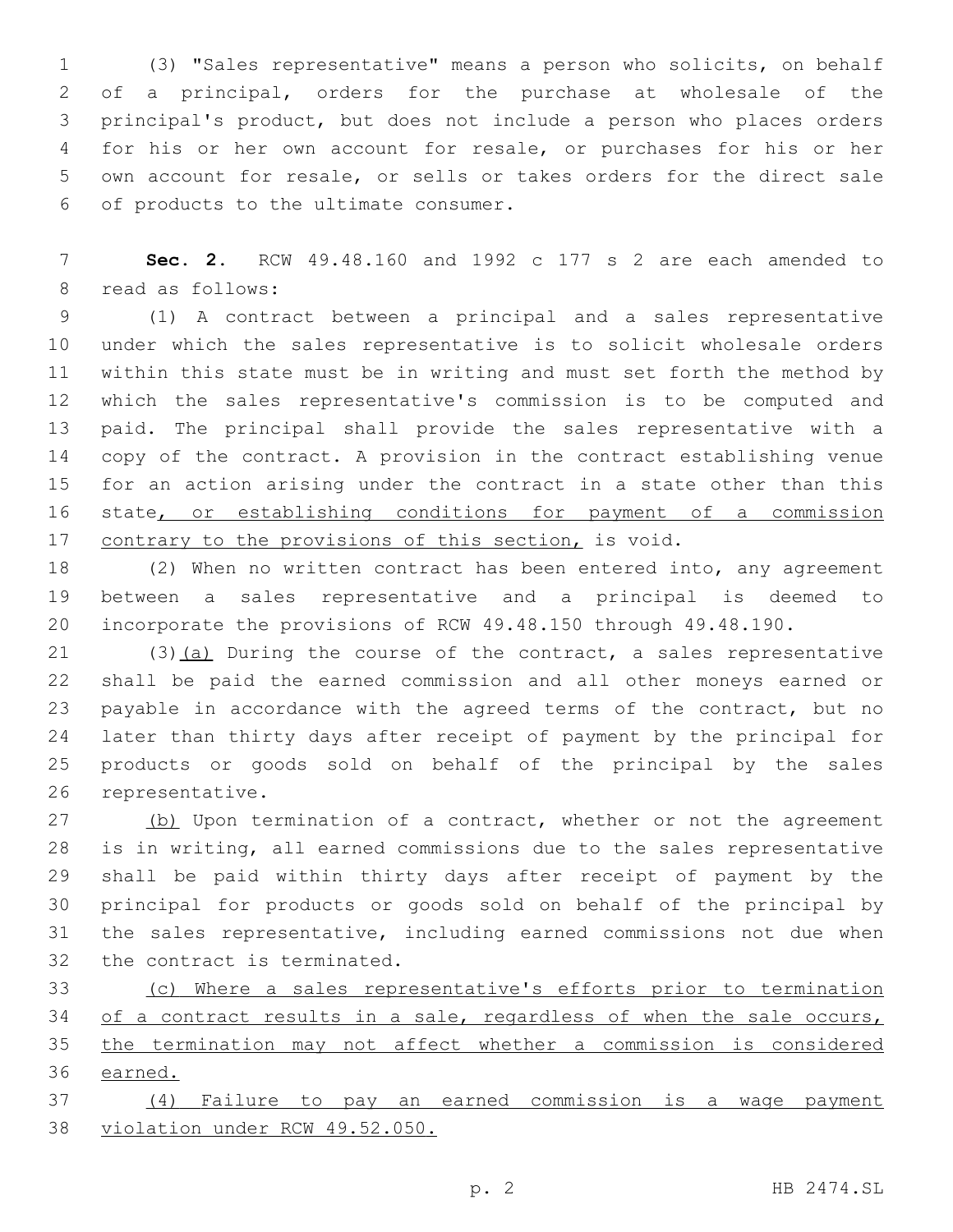**Sec. 3.** RCW 49.48.010 and 2010 c 8 s 12047 are each amended to 2 read as follows:

 When any employee shall cease to work for an employer, whether by discharge or by voluntary withdrawal, the wages due him or her on account of his or her employment shall be paid to him or her at the end of the established pay period: PROVIDED, HOWEVER, That this paragraph shall not apply when workers are engaged in an employment that normally involves working for several employers in the same industry interchangeably, and the several employers or some of them cooperate to establish a plan for the weekly payment of wages at a central place or places and in accordance with a unified schedule of paydays providing for at least one payday each week; but this subsection shall not apply to any such plan until ten days after notice of their intention to set up such a plan shall have been given to the director of labor and industries by the employers who cooperate to establish the plan; and having once been established, no such plan can be abandoned except after notice of their intention to abandon such plan has been given to the director of labor and industries by the employers intending to abandon the plan: PROVIDED FURTHER, That the duty to pay an employee forthwith shall not apply if the labor-management agreement under which the employee has been 22 employed provides otherwise.

 It shall be unlawful for any employer to withhold or divert any portion of an employee's wages unless the deduction is:

25 (1) Required by state or federal law; or

 (2) ((Specifically)) Except as prohibited under RCW 49.48.160, 27 specifically agreed upon orally or in writing by the employee and 28 employer; or

 (3) For medical, surgical, or hospital care or service, pursuant to any rule or regulation: PROVIDED, HOWEVER, That the deduction is openly, clearly, and in due course recorded in the employer's books 32 and records.

33 Paragraph ((three)) two of this section shall not be construed to affect the right of any employer or former employer to sue upon or collect any debt owed to said employer or former employer by his or 36 her employees or former employees.

> Passed by the House February 16, 2020. Passed by the Senate March 3, 2020. Approved by the Governor March 19, 2020.